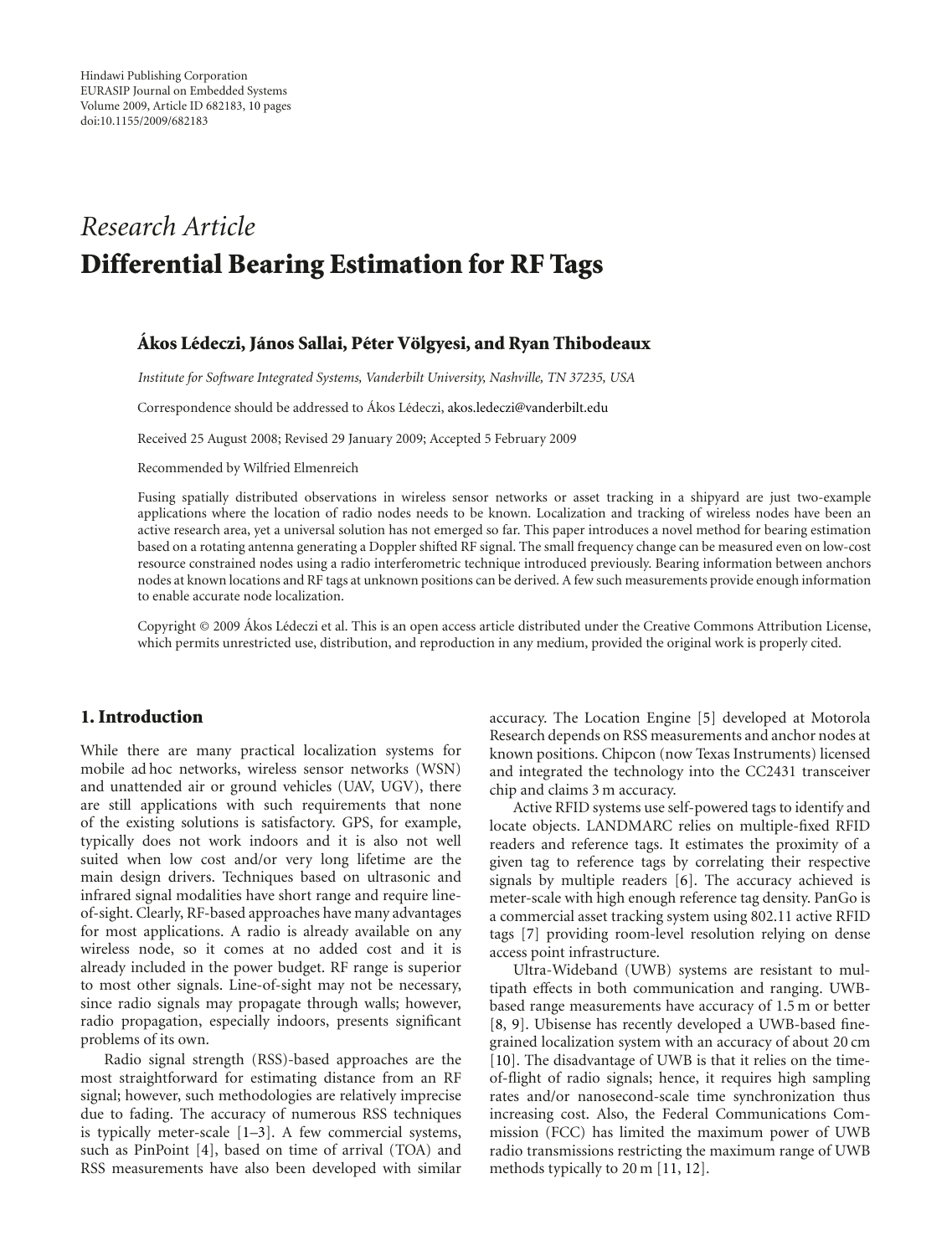Recently, a radio interferometric solution was proposed for the localization and tracking of resource-constrained wireless nodes [12–15]. By measuring the phase difference of a signal generated by two transmitters with close frequencies at two receivers, information on the relative distances of the four nodes involved can be deduced. In addition to the node transmitting a sinusoid of frequency *f* , an auxiliary node is transmitting a sinusoid of frequency *f* − *fi*. The superposition of the two signals generates an interference field with beat frequency *fi*. Tuning the transmitters, so that the interference frequency  $f_i$  is a few hundred Hz, makes it possible to measure the phase of the signal with resourceconstrained wireless nodes. The receiver can observe the low-frequency beating using the the received signal strength indicator (RSSI) signal provided by the RF transceiver chip. The RSSI signal is the power of the incoming signal mixed down to an intermediate frequency and low-pass filtered. It was shown in [12] that a phase change in the highfrequency sinusoid results in an equivalent phase change in the RSSI signal. Taking the difference of the phases observed at two receivers eliminates the unknown initial phases of the transmitters. However, it complicates the ranging because one measurement provides information on the pairwise distances of four nodes, but making multiple measurements in a network of at least six nodes provides enough information to compute the relative location of all nodes.

While both the range and the accuracy of the method proved superior to many other approaches [3, 16, 17] in open areas, multipath propagation impacts the accuracy of the technique. A variation of the method replaces the phase measurements with that of frequency. The technique assumes a moving transmitter at an unknown location (and with an unknown velocity vector). As such, it generates a Doppler shift. The reference implementation works on Crossbow Mica2 nodes operating at 430 MHz [18]. A person walking with the transmitter at 0.3 m/s induces a 0.4 Hz shift, a  $10^9$ : 1 ratio, which is impossible to measure on the cc1000 radio chip or on much more expensive instrumentation either. However, the radio interferometric approach works here as well; the same amount of Doppler shift appears in the beat signal as in the carrier [15] and it can be measured accurately enough using simple, inexpensive hardware. If this shift is measured at multiple receivers, the location and velocity of the tag can be accurately estimated [19].

The obvious disadvantage of this method is the requirement for movement, since without it, there would be no Doppler shift. This observation led us to the idea of rotating the antenna of the transmitter (or even the entire node) at a constant speed and radius. To a stationery observer, the signal will have a continuously changing frequency due to the Doppler effect. Again, radio interferometry is required to be able to measure this accurately. How the frequency changes over time depends on the angular velocity of the transmitter, the radius of the circle, and the distance between the rotating transmitter and the receiver. While it is trivial to compute the distance given the radius and the angular velocity, the result is very sensitive to measurement errors if the distance is large. To tackle this issue, we leverage the fact that the correlation

of the observed frequency change across multiple receivers provides valuable information on the location of the nodes involved. In this paper, we analyze the case of localizing a rotating transmitter using fixed receivers at known locations.

The remainder of the paper is structured as follows. In Section 2, we develop a differential bearing estimation approach which is based on Doppler frequency measurements. The signal processing technique to estimate the Doppler-shifted frequency is described in Section 3. Then, in Section 4, we propose a localization algorithm based on differential bearing estimates. We present experimental and simulation results in Section 5 and conclude the paper assessing the practical applicability of our technique and highlighting future research directions.

### **2. Ranging Approaches**

Rotating a radio transmitter results in a continuously changing frequency at a stationary observer due to the Doppler effect. The frequency  $f_R$  observed by receiver  $R$  depends on the relative speed  $\nu$  of the transmitter with respect to the observer (negative if they move away from each other, positive if they move toward each other):

$$
f_R = f_T \frac{c}{c - \nu},\tag{1}
$$

where  $f_T$  is the baseline frequency emitted by the transmitter and *c* is the speed of light.

Since the speed of light is much larger than the velocity of the transmitter, the above formula can be written as

$$
f_R = f_T \left( 1 + \frac{v}{c - v} \right)
$$
  
\n
$$
\approx f_T \left( 1 + \frac{v}{c} \right)
$$
  
\n
$$
= f_T + \frac{f_T v}{c}
$$
  
\n
$$
= f_T + \frac{v}{\lambda},
$$
\n(2)

where  $\lambda = f_T/c$  is the wavelength of the transmitted signal. That is, the doppler shift is

$$
f_R - f_T \approx \frac{\nu}{\lambda}.\tag{3}
$$

When using radio-interferometry as described in Section 1, that is, a stationary auxiliary transmitter is emitting a sine wave of frequency  $f_T - \epsilon$  (where  $\epsilon \ll f_T$ ), it was shown in [15] that the same amount of Doppler shift appears in the low-frequency envelope signal.

Consider Figure 1 where transmitter *T* rotates at a constant angular rate *ω* and radius *r* and receiver *R* measures the frequency of the signal. The maximum of the frequency is observed at point *A* where the transmitter moves directly toward the receiver, while the minimum frequency is measured when the transmitter is at point *B* moving exactly away from the receiver. By measuring the time Δ*t* between the two extrema of the frequency shift, the angle *β* can be estimated given the angular speed of the transmitter.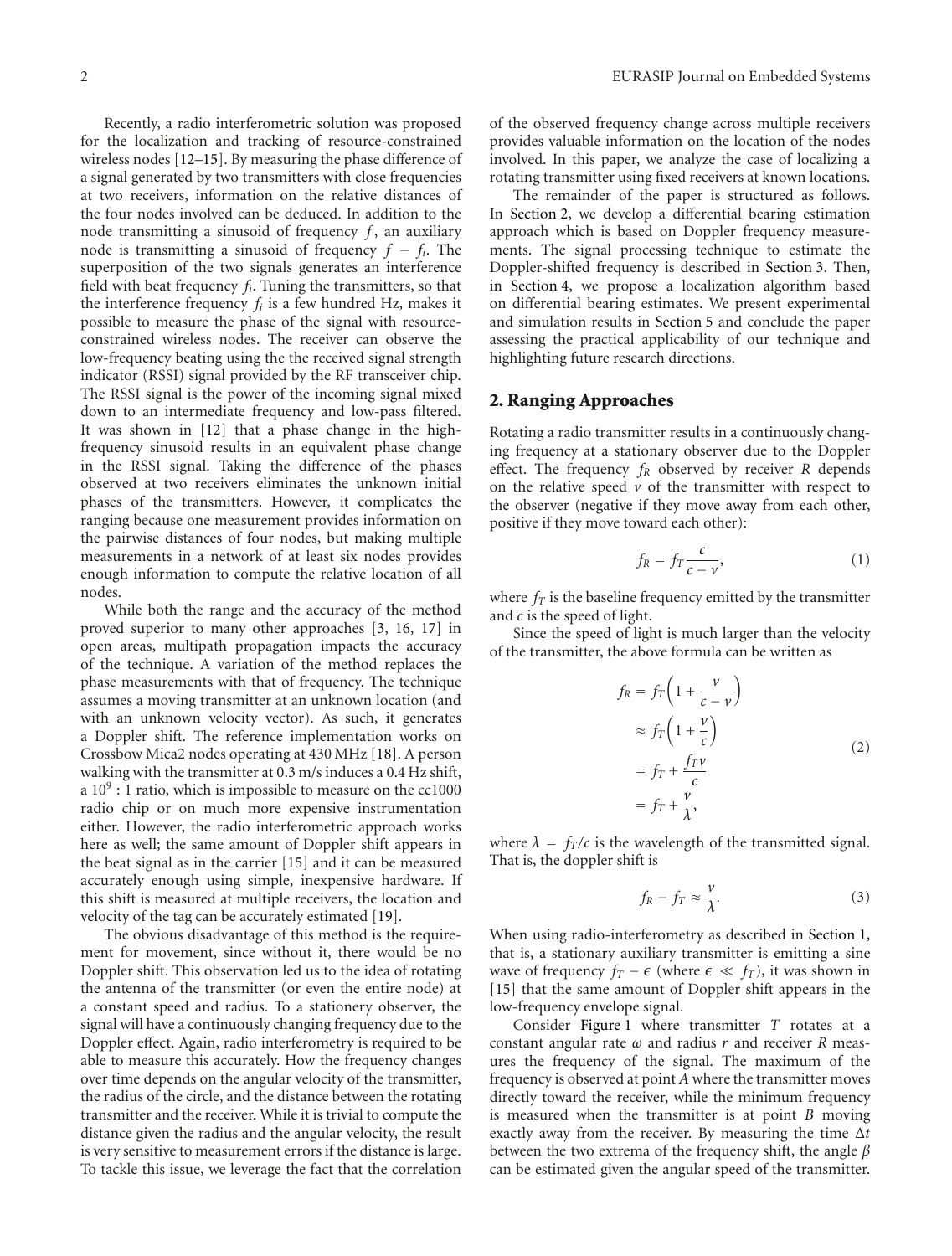

FIGURE 1: Range estimation method.

The distance *d* between the receiver and the center of rotation of the transmitter is then

$$
d = \frac{r}{\cos(\beta/2)} = \frac{r}{\cos(\omega \Delta t/2)}.
$$
 (4)

Hence, the range between two nodes can be estimated this way.

One of the advantages of the above ranging method is that one does not need the actual magnitude of the frequency shift, only the time of the maximum and minimum frequency values. Figure  $2(a)$  shows the expected Doppler shift observed by the receiver when it is 10 meters away from the rotating transmitter. Unfortunately, any measurement has error. The question is how it affects the accuracy of ranging? Consider (4) again. Reformulating the equation, one can plot the expected value of the measured angle as a function of the distance between the receiver and the center of rotation of the transmitter. Figure 2(b) shows this function with a corresponding rotation radius of 12 cm. One can see that the function gets flat fast. For example, the angle difference between 20 and 21 meters is about 0.03 degrees. That is clearly beyond the expected accuracy of this measurement. In fact, the ranging error beyond only 5 meters would be unacceptably high.

However, introducing a second receiver offers another method for ranging. Consider Figure 3. Both receivers *R*<sup>1</sup> and  $R_2$  continuously measure the frequency of the signal. Let  $\vec{v}(t)$ denote the velocity vector of the rotating transmitter at time *t*. Let us define  $v_1(t)$  and  $v_2(t)$  as the (signed) speed of the rotating transmitter with respect to stationary receivers *R*<sup>1</sup> and *R*<sup>2</sup> at time *t*. Formally,

$$
\nu_1(t) = \frac{\vec{v}(t) \cdot T\vec{R}_1}{|T\vec{R}_1|},
$$
  
\n
$$
\nu_2(t) = \frac{\vec{v}(t) \cdot T\vec{R}_2}{|T\vec{R}_2|}.
$$
\n(5)

From the velocities at time  $t_1$  when  $R_1$  observes the maximal frequency, we can compute the angle  $\alpha = \angle R_1TR_2$ (the angle at which the segment  $R_1R_2$  can be seen from *T*) as

$$
\alpha = \cos^{-1} \frac{\nu_2(t_1)}{\nu_1(t_1)}.
$$
 (6)

Given  $\alpha$ , it can be easily shown that  $R_1$ ,  $T$ , and  $R_2$  need to be on a circle with a radius of

$$
r_{\text{circle}} = \frac{l}{2\sin(\alpha)},\tag{7}
$$

where *l* is the distance between receivers  $R_1$  and  $R_2$ . While we obtain an angle, the result is still similar to traditional pairwise ranging in that one "range" estimate constrains the location of the node to a circle. Except the center of the circle in our case is not another node, but a location that can be computed from the locations of the two receivers and the measured angle.

While attractive, this method relies on measuring the Doppler shift at any one receiver accurately. However, in most computers and wireless devices, uncompensated crystal oscillators are used to generate the clock signals. The short-term stability of these oscillators are typically between  $10^{-8}$  and  $10^{-9}$  for one second. In our case, this corresponds to possibly more than 1 Hz error that cannot be compensated for, because we cannot measure the baseline frequency directly (i.e., when the transmitter is stationary). We need to rely on measuring the difference between the maximum and the minimum frequencies and take their mean. Since the time between these events may not be much less than one second, short term stability can cause a larger error than the phenomenon we are trying to measure. Temperature-compensated crystal oscillators have somewhat better stability, while oven-controlled crystal oscillators are at least an order of magnitude more precise. Unfortunately, their price and power requirements are both significantly higher, and they are not used in everyday devices. The question is then how can we eliminate this significant source of error?

Note that it is only the transmitter instability that is important here, because the radio interferometric technique already eliminates the receiver instability by using the envelope signal. Notice that the transmit frequency instability has the same effect at both receivers because we compare their measurements at the same time. Hence, if we take the difference of the two measured frequencies, the actual transmit frequency is eliminated. This frequency difference relates to the difference of the observed speeds; however, not having the speed measurements available individually, only their difference, makes solving for the location somewhat more complicated. Let  $\Delta f(t)$  denote the difference of the observed frequencies  $f_{R_1}$  and  $f_{R_2}$  for receivers  $R_1$  and  $R_2$  at time *t*. If we assume that  $c \gg v_1(t)$  and  $c \gg v_2(t)$ , we can write the measured frequency difference using (2) as

$$
\Delta f(t) = f_{R_1}(t) - f_{R_2}(t)
$$
  
\n
$$
\approx \frac{f_T}{c} (\nu_1(t) - \nu_2(t))
$$
  
\n
$$
= \frac{\nu_1(t) - \nu_2(t)}{\lambda},
$$
\n(8)

and we now write

$$
\Delta v(t) = v_1(t) - v_2(t). \tag{9}
$$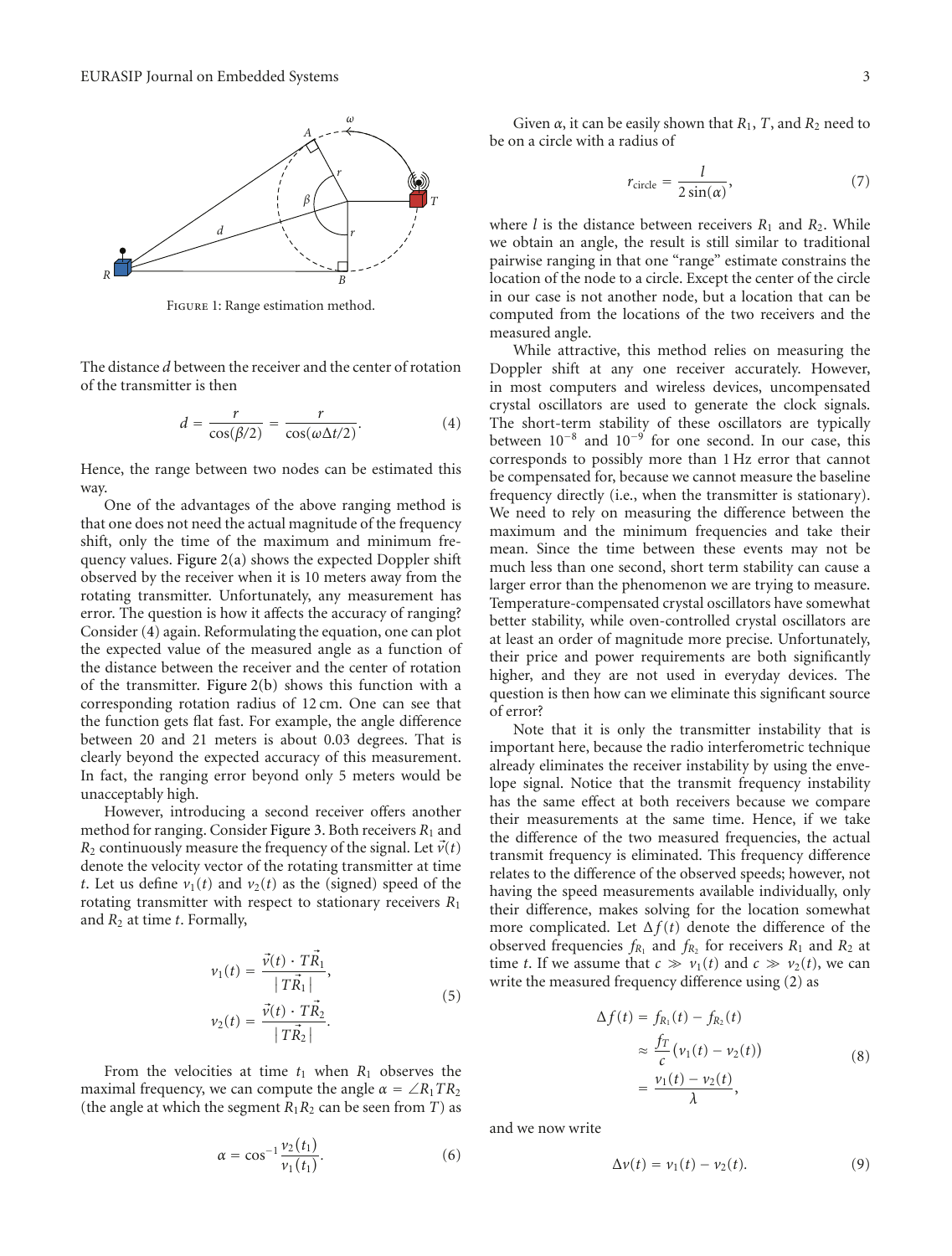

Figure 2: Range estimation results.



Figure 3: Range estimation from *α* angles.



Figure 4: Computation of angles.

Let us define angles  $\beta(t)$  and  $\gamma(t)$  as the angle between the velocity vector  $\vec{v}(t)$  of transmitter *T* and its components pointing toward receivers *R*<sup>1</sup> and *R*2, respectively. From Figure 4 we see that (5) can be rewritten as  $v_1(t)$  =  $|\vec{v}(t)| \cos(\beta(t))$  and  $v_2(t) = |\vec{v}(t)| \cos(\gamma(t))$ .

To simplify further computation, we assume that the receivers are far from the circle of rotation, that is,  $TR_1 \gg r$ and  $TR_2 \gg r$ . If the radius of the circle is small compared to the distance between the transmitter and the receiver, the error this assumption introduces is minimal. With this so called *far field* assumption, the angle ∠*R*1*TR*2, denoted as *α*, is fixed. Without the loss of generality, let us assume that  $\beta(0) = 0$ . Therefore,  $\beta(t) = \omega t$  and  $\gamma(t) = \beta(t) - \alpha$ . Substituting these relationships into (9) yields

$$
\Delta v(t) = |\vec{v}(t)| (\cos(\omega t) - \cos(\omega t - \alpha)). \tag{10}
$$

Using the trigonometric identity for the difference of cosines

$$
\cos\theta - \cos\varphi = -2\sin\left(\frac{\theta + \varphi}{2}\right)\sin\left(\frac{\theta - \varphi}{2}\right),\tag{11}
$$

we can rewrite (10) as

$$
\Delta v(t) = -2|\vec{v}(t)|\sin\left(\frac{2\omega t - \alpha}{2}\right)\sin\left(\frac{\alpha}{2}\right),\qquad(12)
$$

 $\Delta v(t)$  takes its maximum, where the first sine equals  $-1$ :

$$
\max(\Delta v(t)) = 2|\vec{v}(t)|\sin\left(\frac{\alpha}{2}\right).
$$
 (13)

From here, using  $(8)$ ,  $\alpha$  can be expressed as follows:

$$
\alpha = 2\sin^{-1}\left(\frac{\max(\Delta v(t))}{2|\vec{v}(t)|}\right) = 2\sin^{-1}\left(\frac{\max(\Delta f(t))}{2\lambda|\vec{v}(t)|}\right).
$$
\n(14)

Therefore, by measuring the maximum difference of the Doppler shifts measured at receivers  $R_1$  and  $R_2$ , we can estimate *α*. In the presence of noise, however, the maximum of the signal cannot be measured precisely. Obviously,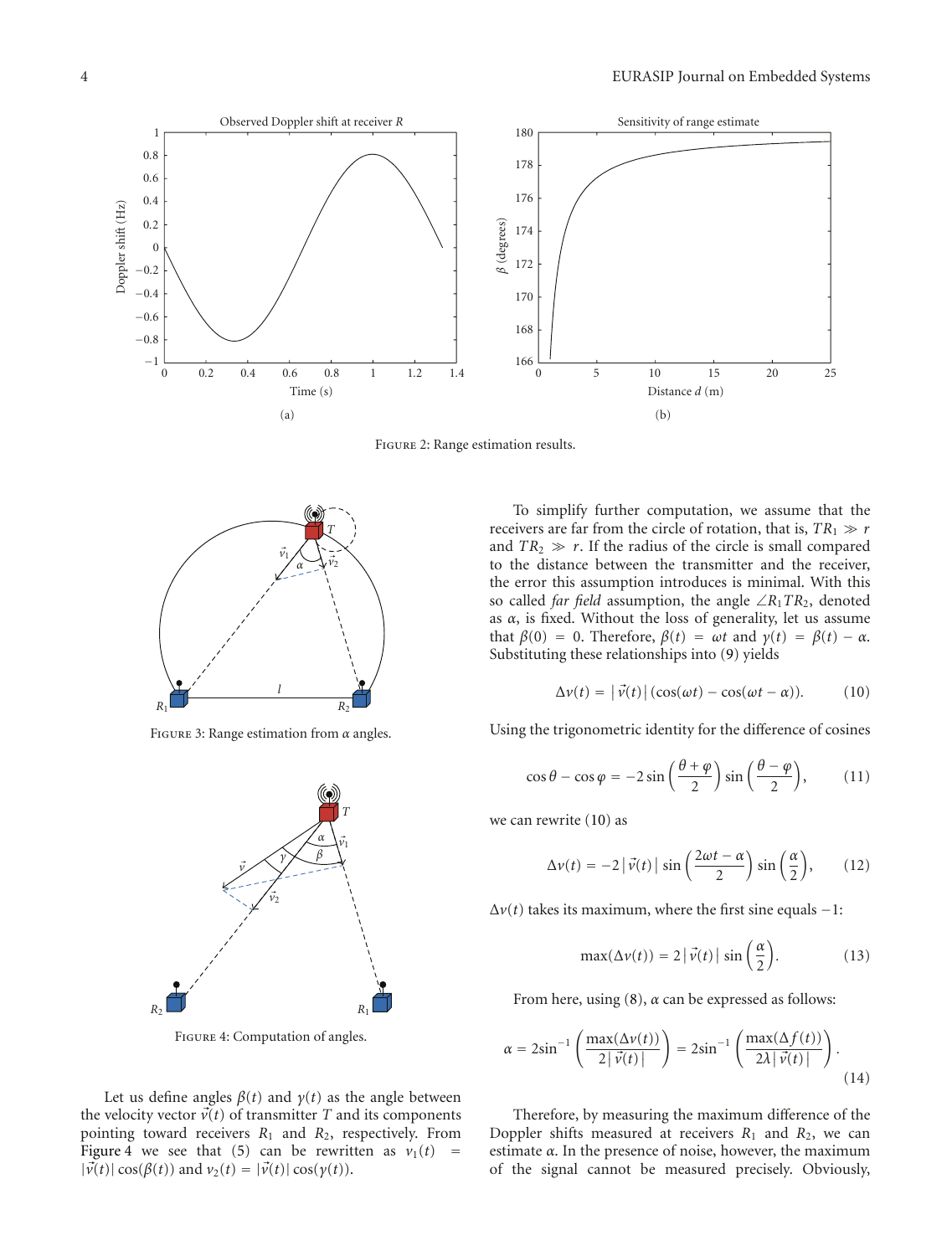measurement noise can be mitigated by iteratively measuring  $max(\Delta f(t))$  and averaging the observed values, though such a technique is time consuming.

We observe that not only the maximum measured value, but the magnitude of all the measured values are related to *α*. To make use of this, we can measure the power of the signal instead, because it is more resilient to noise due to the integration. Since the average power of a sine wave is 1*/*2 times its amplitude, we get that

$$
\alpha = 2\sin^{-1}\left(\frac{P_{\text{avg}}(\Delta v(t))}{|\vec{v}(t)|}\right) = 2\sin^{-1}\left(\frac{P_{\text{avg}}(\Delta f(t))}{\lambda |\vec{v}(t)|}\right), \quad (15)
$$

where

$$
P_{\text{avg}}(\Delta f(t)) = \frac{\omega}{2\pi} \int_0^{2\pi/\omega} \Delta f^2(t) dt.
$$
 (16)

Therefore, it is sufficient for the two receivers to measure the frequency of the received signal for the duration of merely one rotation in order to compute *α*.

## **3. Frequency Estimation**

We selected the GNU Radio [20] software platform and the USRP [21] hardware frontend to verify the proposed ranging ideas. The Software Defined Radio (SDR) is an ideal tool for experimentation, since it allows for rapid prototyping of experimental algorithms. Using an SDR is a promising approach not only for increasing the computational budget, but also for making detailed observations on the signals. While SDR is a more powerful and more flexible platform than those used previously in radio interferometric localization [12–14], our primary goal was to test and fine-tune the proposed algorithms using an SDR, then to port the final solution to low-power wireless nodes, such as the Berkeley Mica2 or the XSM mote [22].

The baseline configuration consists of a fixed position SDR transmitter and a rotating transmitter. The rotating node emits a pure sine wave continuously, thus it can be implemented using a simple, low-cost device, such as a WSN. The fixed position transmitter transmits a pure sine wave at a close frequency. Since multiple receivers need to make synchronized measurements, a time synchronization approach is necessary. Instead of implementing a time synchronization protocol on the SDR platform, we embed timing information in the transmitted signal itself. The SDR transmitter periodically emits a windowed chirp signal before a pure sine wave segment. That chirp can be accurately decoded on the receiver side and it makes a common time reference point for all receivers. The range of this short frequency sweep does not overlap with the frequencies of the pure sinusoids.

The architecture of a receiver node is shown in Figure 5. The top part of the diagram demonstrates the signal flow in the RF frontend and the USRP digital frontend. The selected RF module can be tuned in the 400–500 MHz range by controlling the onboard PLL. The downconverted and amplified (0–60 dB) complex analog signal is digitized

by the USRP motherboard at a fixed rate and resolution (64 MS/s, 12 bit). Due to the bandwidth limitation on the USB bus and the coarse-grained tuning steps of the analog mixer, the FPGA in the digital frontend implements a digital downconversion step before sending the samples to the PC. In the current application, the USB stream is a 1 MS/s complex signal (1 MHz IF bandwidth), and the carriers are around 100 kHz with a few hundred Hz separation. In the IF stage the chirp signal sweeps from DC to 10 kHz.

The lower part of Figure 5 describes the signal processing steps on the software side. On the GNU Radio platform, the signal processing blocks are implemented in C++, but the blocks are configured and wired by Python scripts, which provides a very flexible environment without compromising on performance. Although many of the signal processing steps of the proposed approach (envelope decoding, time synchronization, and filtering) are implemented on the GNU Radio platform, the published results are based on recorded data and offline processing in MATLAB [23]. However, the final signal processing chain contains no steps which are infeasible to implement in a real-time GNU Radio application.

The time synchronization decoder processes the received samples independently from the rest of the signal processing path and produces time reference points at the end of the chain. It uses a matched filter and a peak detector to find the exact position of the chirp signal in the data stream. The current implementation provides 1 microsecond accuracy which is far better than required.

Figure 6 shows the results at key intermediate steps along the main signal processing path. These signals were captured in a stationary setup (both transmitters—one SDR node and one XSM mote [22]—were fixed) to measure the accuracy and repeatability of the proposed approach. At the first stage of the chain, the complex samples are used to calculate the instantaneous signal energy (squared envelope signal). This signal (second in Figure 6) is very noisy and usually has a significant DC component. Also, it has noncomplex samples but a higher than necessary sampling frequency. Thus, before filtering, it goes through a complex digital downconversion step. The next step is essential: it employs a very narrow bandpass filter to remove most of the noise, the DC component, and the images introduced by the digital mixer. The bandpass filter (6th order elliptic IIR) is run-time tuned by a coarse grained FFT-based frequency estimator. The final result of the frequency estimator (real part) is shown on the third line of Figure 6. Note, the frequency of this signal significantly differs from the original envelope frequency due to the digital downconversion step. Since we are interested only in the frequency fluctuation of the signal, this constant shift is irrelevant for ranging purposes. However, the frequency of the digital mixer has to be selected carefully since the unfiltered signal contains many frequency components that might get converted or aliased to near the envelope frequency. Currently, the DDC uses 3*/*5 of the envelope frequency estimated by the FFT. The complex pairs are processed by a simple FM demodulator which quickly provides an estimate of the instantaneous frequency. Finally, the frequency output is low-pass filtered and decimated.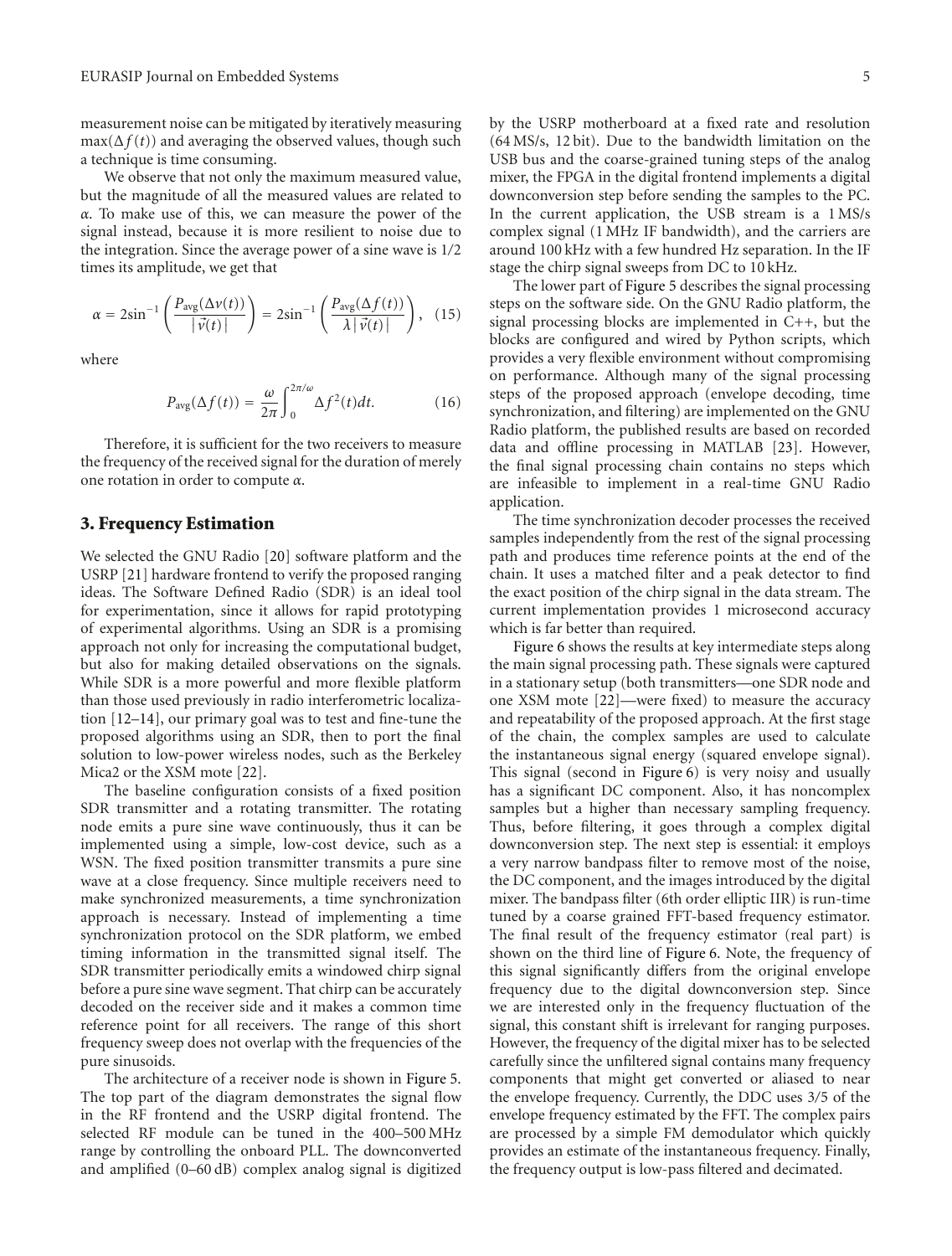

FIGURE 5: Signal flow diagram of the receiver node.



Figure 6: Captured and processed interference signal.

# **4. Localization**

We have shown how to estimate the angle of two RF receivers at known locations from a rotating RF transmitter located at an unknown position. This measurement constrains the node's unknown location to a circle as shown in Figure 3.



Figure 7: Localization with 3 receivers.

Therefore, to localize the transmitter, an additional measurement is needed. It can be achieved by introducing a third receiver as shown in Figure 7.

Performing the angle estimation for each pair of receivers from the set of *R*1, *R*2, and *R*3, three distinct angles will be obtained  $(\alpha_1 : \angle R_1TR_2, \alpha_2 : \angle R_1TR_3, \alpha_3 : \angle R_3TR_2)$ . Each angle and the known positions of its corresponding receivers define a circle. Calculating the center of this circle and its radius for each estimate is straightforward and necessary for the localization estimate; however, this task is complicated by the symmetrical properties of the geometry. Each angle and its receivers define not one but two circles that are symmetrical about the chord between the positions of the receivers, that is, the centers of the circles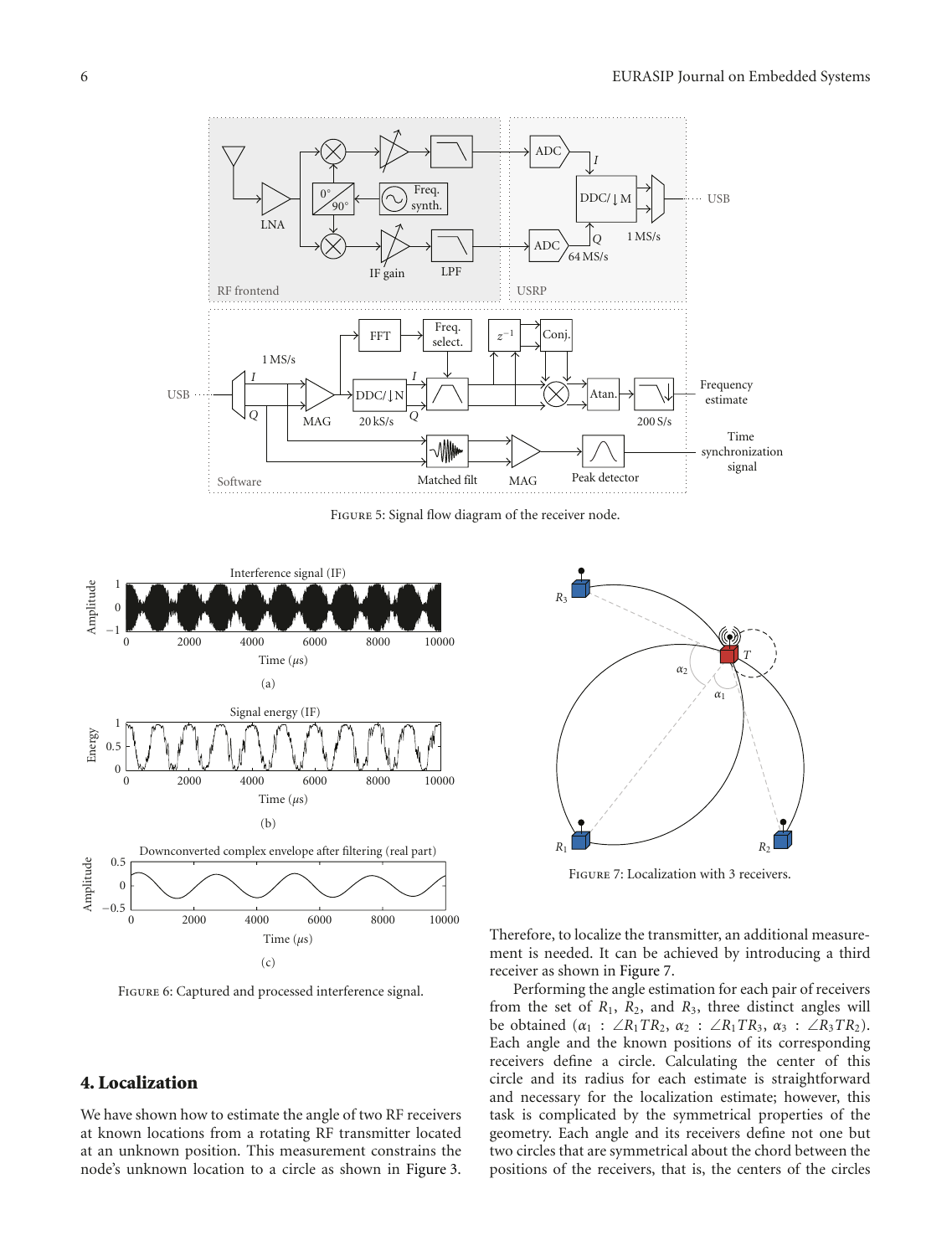are reflections about a line connecting the locations of the two receivers. Resolving this dual solution would be impossible without knowing the direction of rotation of the transmitter *T*. While omitting details, we indicate here that assuming a known direction of rotation, the proper circle can be selected from the angular separation in time of the observed Doppler shifted frequencies between two receivers and their spatial relationship with the calculated centers of the symmetrical circles of interest. More plainly, each solution (circle), provided the assumed direction of rotation, will influence the order in which the two receivers observe their maximum/minimum Doppler shifted frequencies (e.g., either  $R_1$  before  $R_2$  or vice versa).

Accordingly, three unique circles are obtained (one for each *α*), and the desired localization estimate is calculated from their intersection points. Note that we obtain not one intersection point but up to three, because the circle of rotation is not zero and there is measurement error. Therefore, the localization estimate is formulated as the geometric mean (centroid) of these points.

## **5. Results**

In this section, we present experimental results and characterize the corresponding measurement noise. Then, we provide a simulator that, for a given experiment configuration (coordinates of transmitters and receivers, transmit and sampling frequencies, etc.), generates ideal measurement values, that is, a time series of frequency measurements at each receiver. The location solver's sensitivity to measurement errors is evaluated by feeding in this data perturbed by noise with empirically derived characteristics.

*5.1. Experimental Results.* Figure 8 shows the frequency estimation results using a stationary setup: one XSM transmitter, one SDR transmitter, and two SDR receivers. Since none of the transmitters is moving, the frequency plots should show a straight horizontal line. However, the results clearly indicate a significant change (3 Hz) in the envelope frequency even during this short-time interval (700 millisecond). This drift is due to the instability of the transmitters' oscillators, and it is measured by the two independent receivers consistently. The right side of Figure 8 gives a clearer picture of the accuracy of the frequency estimation method by showing the difference between the two frequency plots. Ideally, the difference should be zero in this stationary setup. In this particular experiment, it fluctuates between ±0*.*1 Hz. In case of a rotating transmitter, the bandwidth of the signal is determined by the speed and radius of rotation. It is typically a few Hz; hence, the output of the frequency estimator could be smoothed by a low-pass filter to increase the SNR.

In a slightly modified configuration, we used two fixed position SDR transmitters and two SDR receivers indoors and executed 300 experiments—one every 10 seconds—as previously described. A single experiment resulted in 100 frequency estimates. During the full set of experiments (50 minutes, 300 000 estimates), the largest difference of the measured envelope frequency was 63.8 Hz, again due to

the instability of the transmit frequency. However, the two receivers never differed by more than 0.5 Hz (maximum error) and the standard deviation of their difference was 0.045 Hz.

The central component of the signal processing chain is the frequency estimator for which many different methods have been developed and published [12, 24, 25]. We selected, implemented, and evaluated some of these, but one of the potential future directions is a more exhaustive study and analysis of the applicability of existing methods.

*5.2. Simulator.* Currently, the localization estimates are calculated in MATLAB [23] for a given experimental configuration and input data set of frequency measurements. The experimental configuration minimally requires that the positions of at least three static receivers be specified along with the center of rotation of the rotating transmitter *T*. The known position of the static transmitter *T'* is provided but does not influence the results. During initialization, the various experimental parameters (e.g., 2D locations of transmit/receive nodes, transmission frequencies, sampling rate, radius of rotation of transmitter *T*, etc.) are specified. Localization estimates are formulated from either experimental measurements obtained from hardware or generated data. Either form of data consists of the measured Doppler shifted envelope frequencies at each receiver over a time interval. Generated data is calculated from the known geometry of the nodes and the configuration parameters, and the simulator further allows the experimenter to include noise in the generated signals (zero-mean Gaussian noise with adjustable standard deviation).

Each localization estimate from the simulator is formulated according to the steps detailed in Section 2. From an input data set of Doppler shifted frequency measurements, the velocity differences between each pairwise combination of receivers are used to calculate the *α* angles according to the relationship in (15) and (16). From each calculated *α*, the corresponding circles are calculated (see Figure 4), and the centroid of their pairwise intersection points forms the localization estimate. The following section will detail preliminary results obtained using our approach and the simulator for estimating the 2D location of a rotating transmitter.

*5.3. Simulation Results.* For our initial experimental evaluation, we assume three static receivers  $R_1$ ,  $R_2$ , and  $R_3$ positioned on the Cartesian *xy*-coordinate plane (with axial units in meters) at locations  $(6, 16)$ ,  $(14, 13)$ , and  $(7.5, 16)$ 6), respectively. The input sampling rate of each receiver is 500 Hz. The fixed transmission frequencies of the two transmitters *T'* and *T* are 430 MHz and 431 MHz ( $\delta f$  = 1 kHz), respectively. Regarding the rotating transmitter *T*, the radius of rotation is 0.12 m, the rate of rotation is 45 RPM  $(\omega = 4.71 \text{ rad/s})$ , and the direction of rotation is given to be counterclockwise. Assuming the speed of light is 3*.*0 ×  $10^8$  m/s, using (3) and the relationship  $-r\omega < v = r\omega$  yields an expected Doppler shift ranging between ±0*.*81 Hz at any receiver.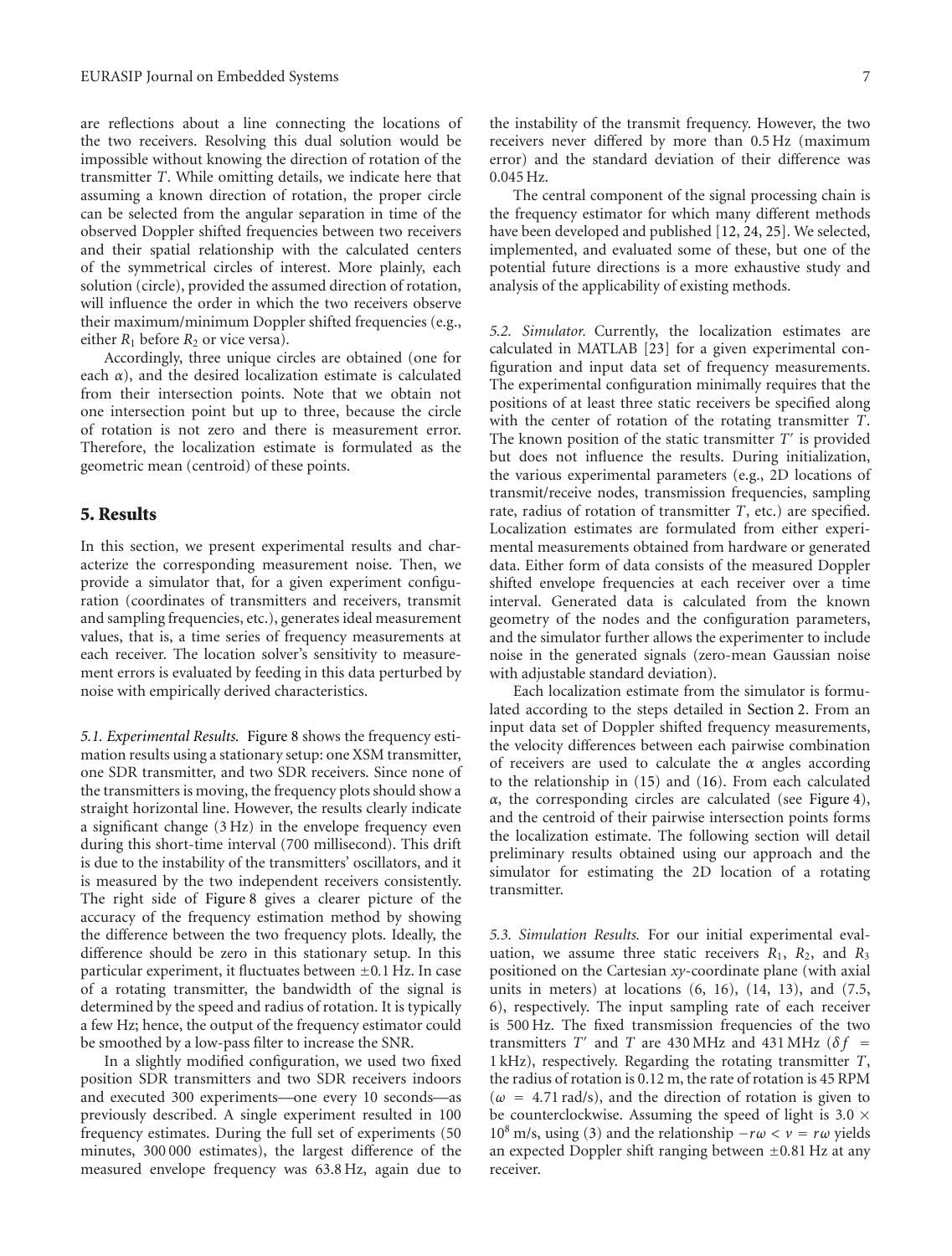

FIGURE 8: Frequency estimation results.

With this configuration, we would like to evaluate how accurately we can estimate the center of rotation of *T* from the calculated *α* angles using our proposed method. Since the geometry of where *T* is with respect to the receivers will influence the magnitudes of the *α* angles, our experimental evaluation needs to generate localization estimates over a range of positions for *T* that adequately characterizes the field of the receivers. Accordingly, the experimental simulations were conducted by sweeping the location of *T* from 1 to 21 meters along the *x*-axis and from 21 to 1 meters along the *y*-axis in 0.2 m increments (a total of 10,201 unique locations). Simulation results for locations where any receiver is coincident or within the circle of rotation of the rotating transmitter *T* are ignored. For such a large number of experiments, generated input data was used for the simulations instead of physically-gathered data.

Figure 9 shows the simulation results for the experiment with no noise present in the generated input data. Figure 9(a) is an error plot of the localization estimate over all of the simulated positions of transmitter *T*. The calculated error is the magnitude of the distance between the known position of *T* and the estimated position. The colorbar on the righthand side of the plot shows the color distribution over a range of errors where the units are in meters (localization errors below 0.1 m are white and above 1.0 m are black). The maximum obtained error was 5.5 m which occurred when *T* was at location (5.8, 16.2), that is, directly adjacent to *R*1. We see from Figure 9(a) that almost all significant points of error occur when *T* lies directly on the lines connecting any two receivers and on the circle defined by the locations of the three receivers. This is intuitive since the former implies at least one calculated  $\alpha$  angle that is very near  $\pi$  radians. Such an angle measure results in a very large circle defined

by the method of Figure 4, which is very susceptible to errors. The latter errors are present since the calculated circles from Figure 4 will overlap, that is, a lack of distinct intersection points invalidates the centroid calculation.

Figure 9(b) shows the same type of error plot for the calculated angle  $\alpha_1$  ( $\alpha$  angle between receivers  $R_1$  and  $R_2$ ). The colorbar (in units of radians) indicates calculated  $\alpha_1$ 's with errors below 0.01 radians are white and above 0.2 radians are black. From the plot we see that the only significant errors occur when *T* is positioned on the line connecting receivers  $R_1$  and  $R_2$ . The presence of the errors can be attributed to two sources: the finite resolution of the calculations for generating the simulation input data and determining the *α*'s and the assumption that the *α*'s are constant while the transmitter is rotating. For the former, as the sampling rate of the receivers is increased, some of the errors decrease to near zero. The latter source of error follows from our approximation that the radius of rotation is negligible compared to the distance between the transmitter and the receivers, and it cannot be generally compensated for or disregarded.

With the frequency estimation results in mind, the same experiment was conducted with zero-mean Gaussian noise added to the generated frequency measurement signals of each of the receivers. The standard deviation of the added noise was set to 6.0% of the maximum expected Doppler shift. This is in line with the error characteristics of the experimentally gathered data. Figure 10 shows the simulation results for this experiment. Notice that the colorbar of Figure 10(a) has been adjusted to have a new upper limit of 3.0 m in order to show the error distribution. The maximum obtained error was 11.69 m which occurred when *T* was at location (21, 12). We see from Figure 10(a)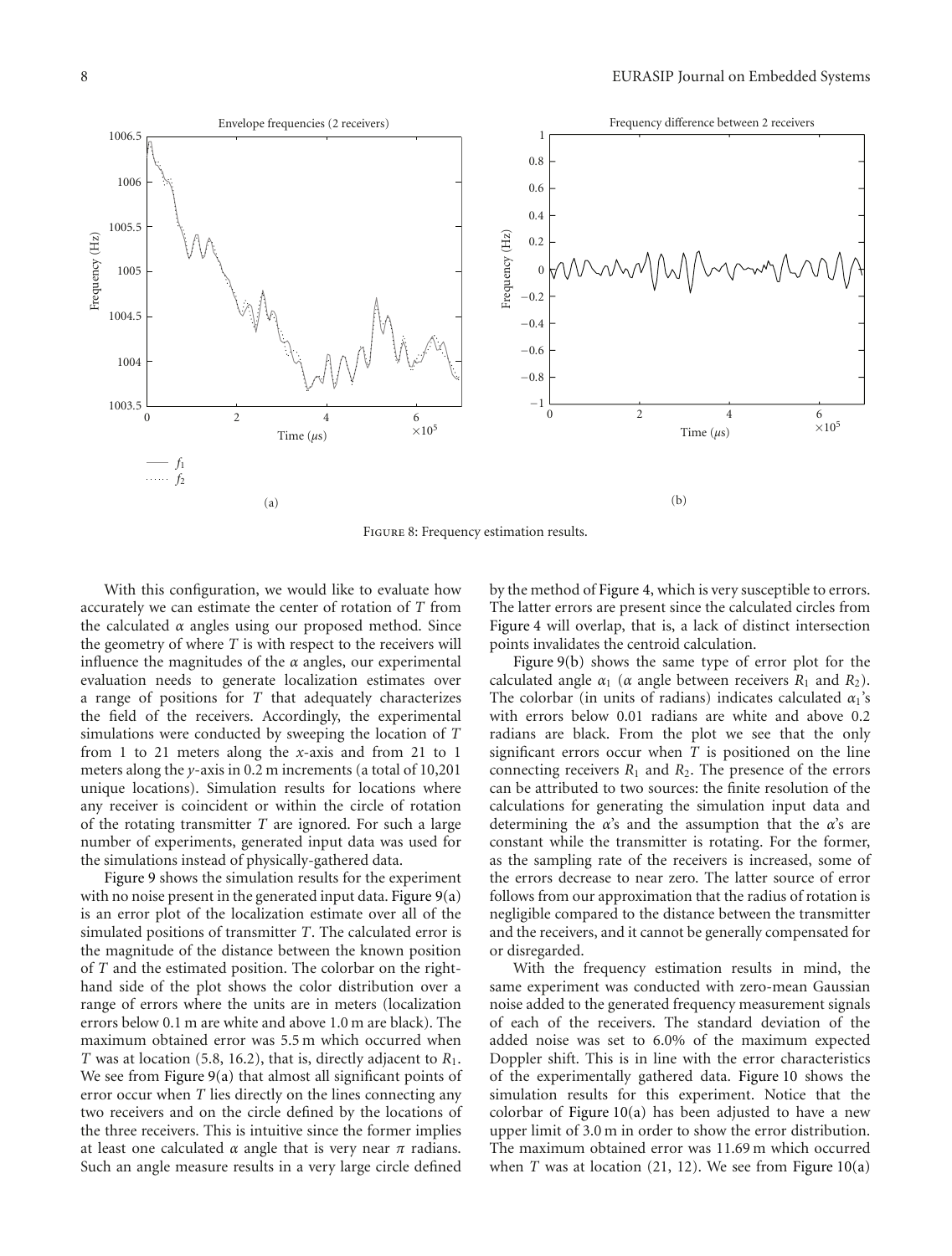

Figure 9: Simulation results with no noise.



Figure 10: Simulation results with noise.

that the majority of the significant errors still occur when *T* lies directly on the lines connecting any two receivers and on the circle defined by the locations of the three receivers; however, as expected, a larger distribution of errors is present with gradual degradations in accuracy where the degenerate geometries exist. Note that inside the triangle formed by the three receivers, other than close to the edges of the triangle, the error is uniformly below 0.1 m. As can be seen in the figure, significant areas outside the triangle have low error also. Adding a fourth receiver could eliminate the "blind spots" of our method by placing them in such a way that any point can be localized accurately using three out of the four receivers. However, we leave this to future work.

Figure 10(b) shows the error plot for the calculated angle  $\alpha_1$  with the noisy input data. The colorbar distribution is the same as the previous experiment  $(\alpha_1)$ 's with errors below 0.01 radians are white and above 0.2 radians are black). We observe the errors along the line connecting the receivers are accentuated. Note the interesting error pattern along the line in between the receivers; the largest errors along the

line occur at a distance of about one radius (*r* of *T*) off the line. This phenomenon can most likely be attributed to the influence of the noise on the *α* calculations in conjunction with the zero-radius approximation inherent in our method.

#### **6. Conclusion**

We presented a novel idea for ranging and localization of wireless radio nodes and our preliminary work validating it. While we have not carried out measurements with an actual rotating transmitter, the stationery experiments and simulation results indicate that the method is not only feasible, but has the potential for achieving high-accuracy localization. In fact, we have barely scratched the surface of what's possible. We have not explored different cases, for example, where the rotating transmitter is at a known position and the tracked node is a receiver. We have not assumed that the rotating node can be synchronized to the receivers, which could provide bearing information. If